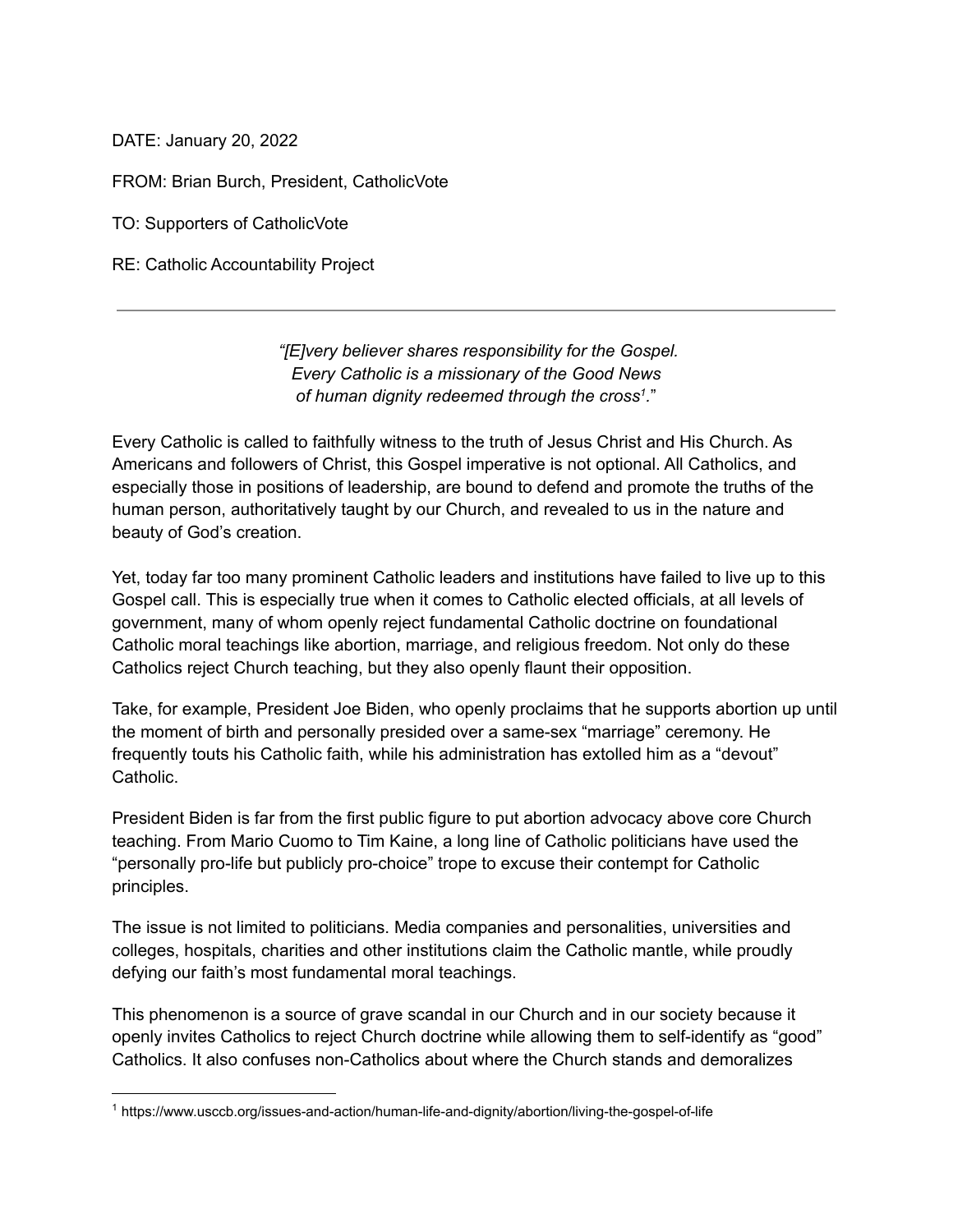Catholics who aspire to remain faithful to the Church. Faithless Catholics leaders and institutions make a mockery of church teaching. They *degrade* our Church.

Faithful Catholics have a duty to hold these public leaders and institutions accountable. Indeed, millions of American Catholics have been clamoring for decades for someone to make these prominent Catholics or self-identified Catholics answer for the scandal they continue to cause.

We are proud to announce the *Catholic Accountability Project*, an initiative to track and expose Catholic politicians, media figures, universities, and other persons or institutions which use our faith to justify grievous moral wrongs. This project has two components: research and action.

## **RESEARCH**

Using our research and digital capabilities, we have begun building a database, accessible to CatholicVote members and the general public, to expose the records of Catholics in public life, starting with members of Congress. We have published a list of self-identified Catholics in Congress and tracked their recent votes on the pre-eminent issue of the sanctity of life. The figures are troubling:

- There are 131 self-identified Catholics in the U.S. House of Representatives, comprising nearly one third of the membership, yet only 44% of them consistently vote pro-life. And unfortunately, just one Catholic Democrat is pro-life.
- There are 25 self-identified Catholics in the U.S. Senate, but only 32% of them consistently vote pro-life. 16% of them occasionally vote pro-life, and 52% of them consistently vote pro-abortion. There are two Catholic Republicans who are pro-abortion.

We will be expanding our congressional tracking tool in the coming months to publish the voting records of these Catholics on other critical issues such as marriage, religious freedom, and the right of parents as the primary educators of their children.

We will also be expanding the scope of the project to include other public figures and organizations. For example, a recent report by Students for Life of America found that nearly two dozen Catholic universities had direct ties to Planned Parenthood. Or take the media company, the National Catholic Reporter, which was ordered by their bishop years ago to cease using the Catholic label, but has defied the order. We aim to expose these institutions and many others so that Catholics and the public understand that they do not represent our faith.

## **ACTION**

Marshaling the full resources of CatholicVote, we will ensure that public figures who openly defy Catholic teaching face consequences for the scandal they cause. It starts this year, with the 2022 midterm elections. **As a lay organization, we cannot deny communion to pro-abortion Catholics, but we can deny them their seats in Congress.**